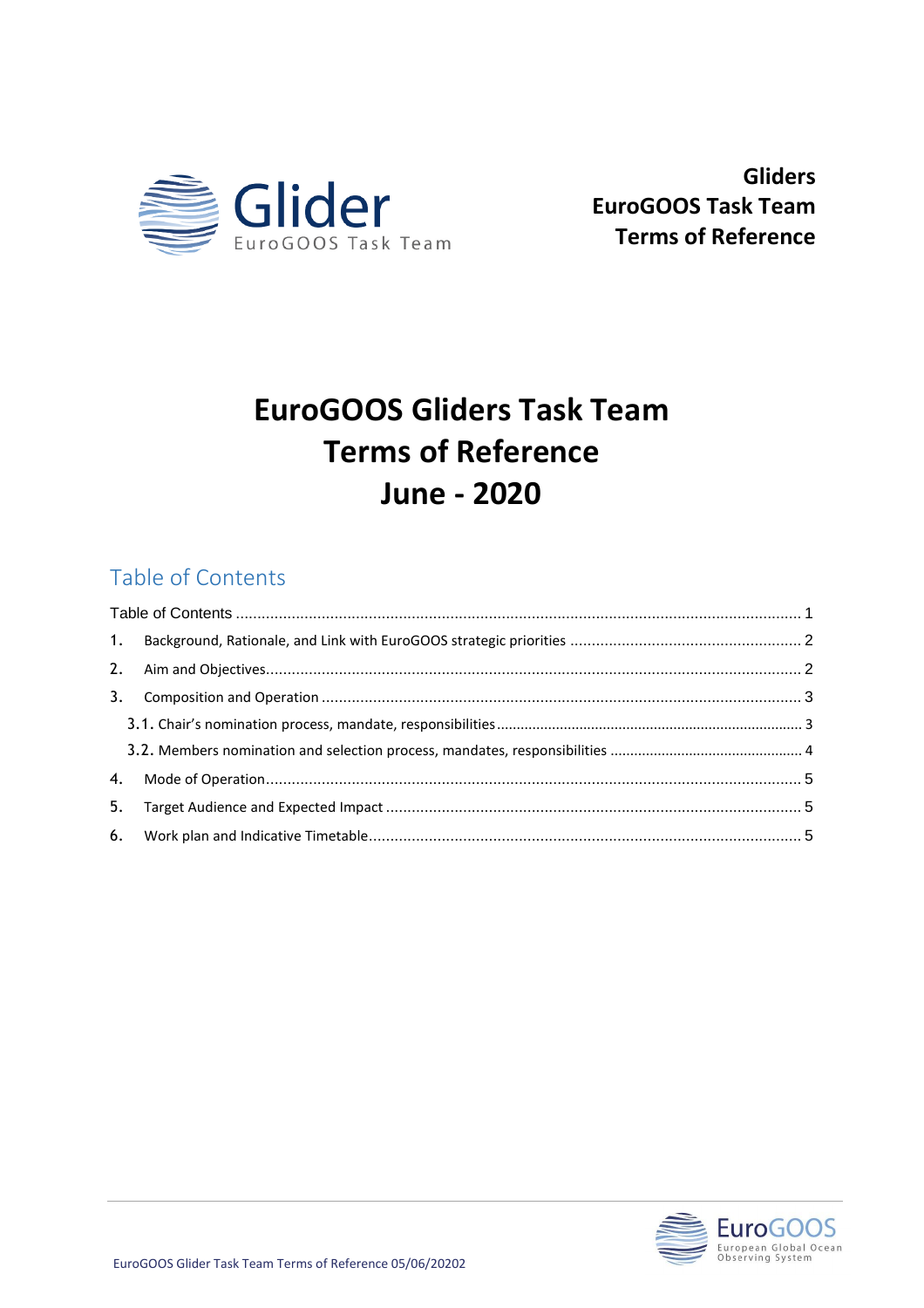### 1. Background, Rationale, and Link with EuroGOOS strategic priorities

Gliders, buoyancy-driven observing platforms, are present in various areas of the European seas, to carry out a large variety of measurements of physical and biogeochemical variables. The EuroGOOS glider Task Team aims at integrating and leveraging the efforts of the European glider community. As all EuroGOOS Task Teams, this activity is an important building block towards an integrated end-to-end European Ocean Observing System, **EOOS**.

EuroGOOS glider Task Team is a highly functioning user group community that advances and optimizes European underwater glider activities to support EuroGOOS strategy and EU initiative on Ocean Observations and technological development. It will act as an expert group to provide high level information to stakeholders and promote the importance of ocean observations under the framework of EOOS.

The EuroGOOS glider task team is composed of members of European glider groups, from every region (ROOS). The group aims at bolstering scientific collaboration and information resources to address the following priorities:

- international cooperation
- sustained observation, **operational oceanography** and scientific research
- technology development and relationship with industries
- data management
- support to EU policies and research Infrastructure

Through their unique sampling capabilities, gliders enhance the EuroGOOS panel of observing systems and contribute to the design of the EOOS. Sustained glider observations link the open ocean to the shore with physical, chemical, and biological observations. They contribute to fulfil the establishment of an operational service for ecosystem-based management and boost the improvement of modelling and forecasting of the ocean.

### 2. Aim and Objectives

These below are the main Objectives of the Glider Task Team:

- 1. Act on behalf of the European part of the global glider community (EGO network and OceanGliders GOOS program).
- 2. Further develop the European glider network, coordinate and assist in the standardization and sharing of best practices for glider operations and applications and harmonization of data and metadata.

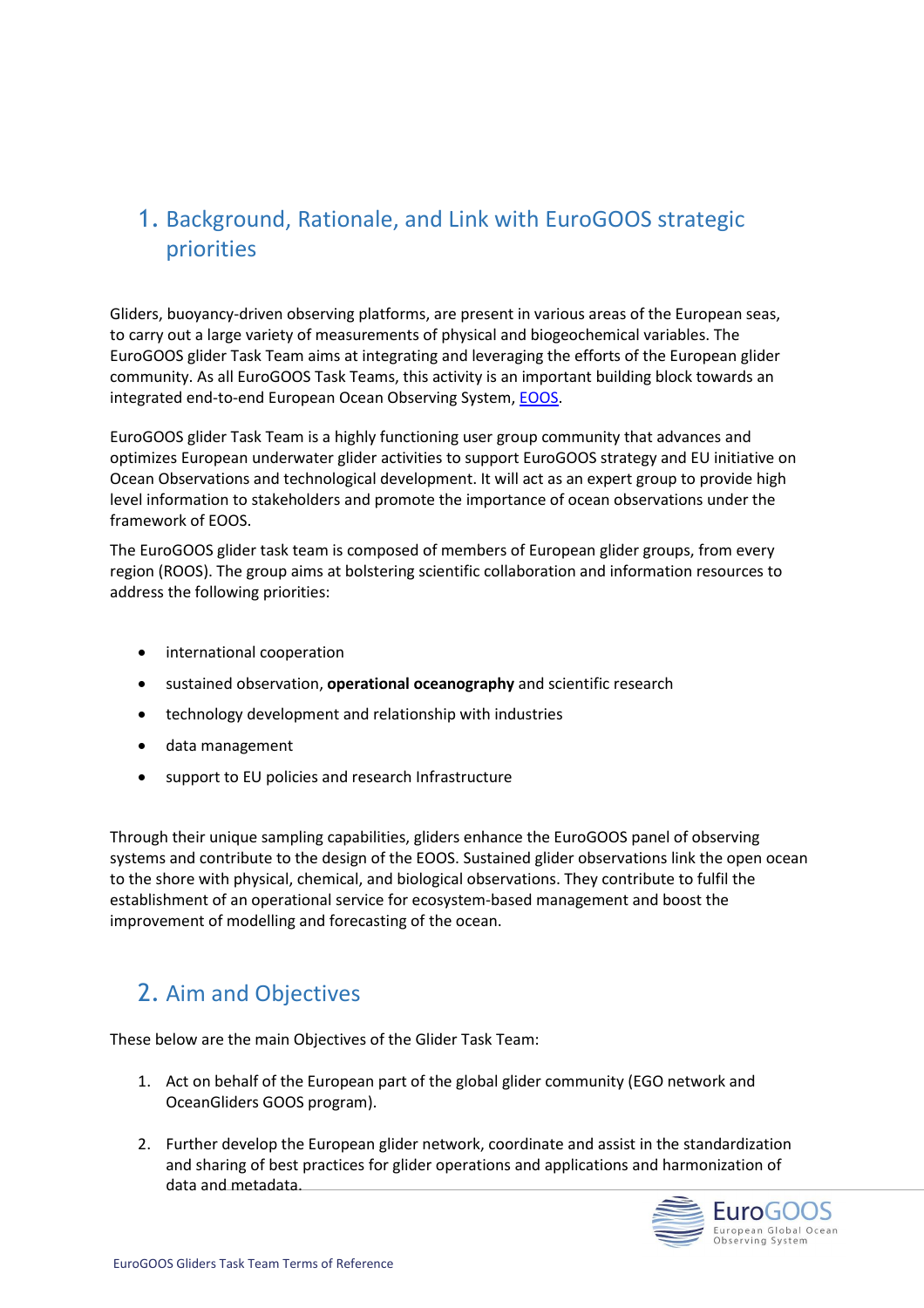- 3. Ensure data (real time and delayed mode) availability for the Copernicus Marine Environment Monitoring Service (CMEMS), SeaDataNet, EMODnet data portals and other data aggregators and appropriate users via the Global Data Assembly Centre (GDAC) for Glider data. Strengthen the glider data availability through the EuroGOOS Regions (ROOS).
- 4. Set up a framework for:
	- $\circ$  promoting glider applications and operational oceanography services through liaison between providers and users, advocacy, and provision of expert advice.
	- o sharing success stories and difficulties
	- $\circ$  maintaining and sharing reference material on glider-related technologies (sensors, protocols, readiness levels and specifications, data management standards and quality control)
	- o providing and exchanging source tools (data analysis, applications…)
	- o promoting scientific synergies for key questions
	- o filling gaps and looking for complementary with other technologies, especially with automated surface vehicles
	- o Promotion of joint proposals
- 5. Contribute to the development of the European Ocean Observing System (EOOS), in the coastal area and in the open ocean.
- 6. To enhance the number of chemical and biological measurements in European seas
- 7. To provide recommendations on data structure, format and dissemination (interoperability of datasets) and Quality Control procedures.
- 8. Link with EuroGOOS ROOSs, Working Groups (DATAMEQ, Technology and Coastal Working Groups) and relevant ongoing programs and projects (e.g. CMEMS INSTAC, EMODnet, Seadatanet, EuroArgo, EMSO and related national and European Marine Research Infrastructures projects, etc.) to avoid duplication of efforts.

## 3. Composition and Operation

The Task Team is composed of a Chair and can have one or two Co-chairs, and members. The mandate, role and responsibilities of potential co-chairs are the same as for the Chair. Chair is supported by a dedicated officer at the EuroGOOS office.

#### **3.1.Chair's nomination process, mandate, responsibilities**

The Chair and Co-chair are approved by the EuroGOOS Executive Directors Board. The chair's mandate is for three years, renewable once, upon re-appointment by the members for a two-year term. After this period, new Chair and Co-chairs are elected by the members and have to be approved by the EuroGOOS Executive Directors Board.

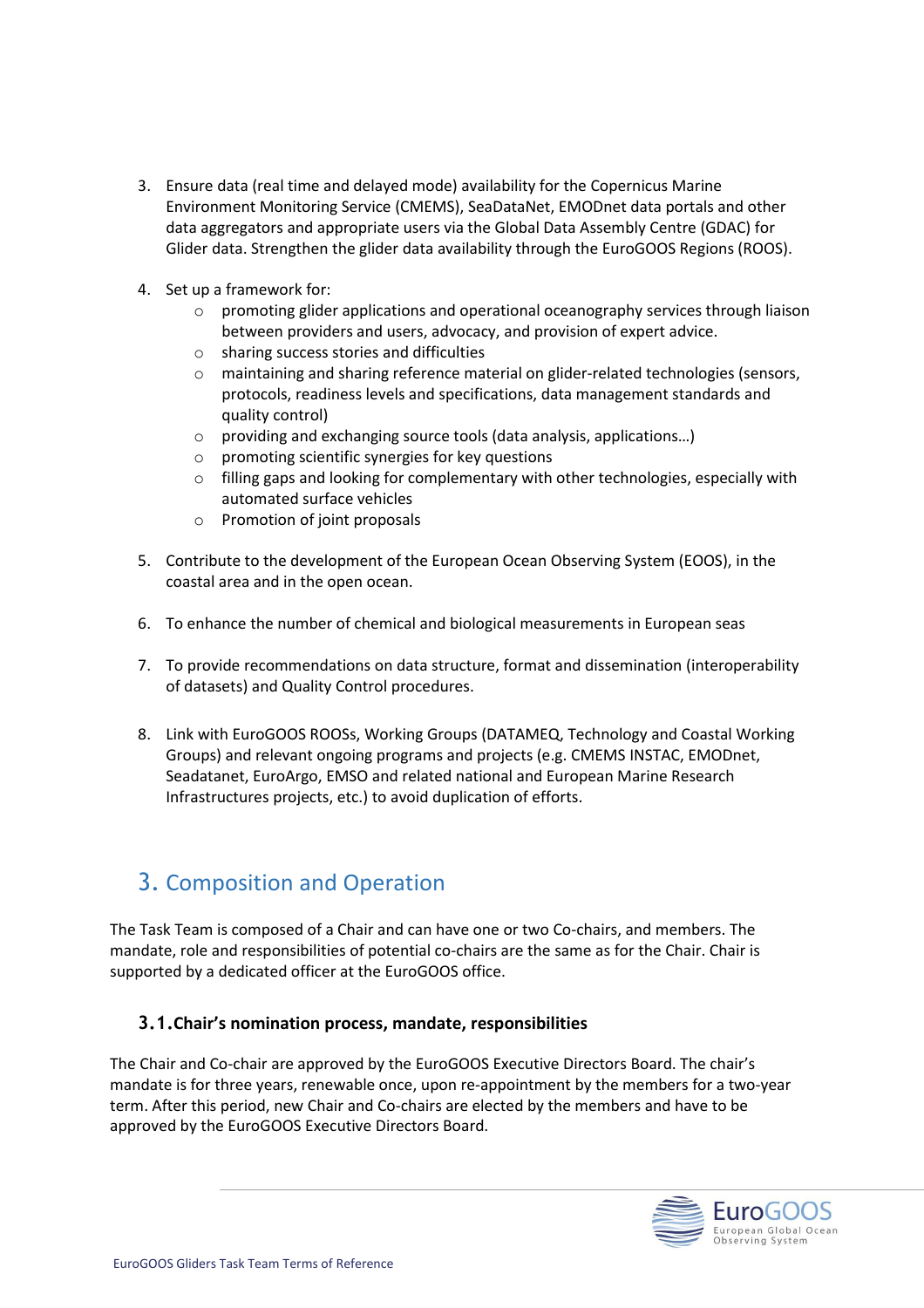The Chair and Co-chair proposed to the EuroGOOS Executive Directors Board are Carlos Barrera (PLOCAN, Spain) and Pierre Testor (CNRS, France).

Chair and Co-chair are responsible for:

- Oversight of the group.
- Alignment of the task teamwork with its terms of reference and with the EuroGOOS strategy;
- Developing the task team yearly implementation plan in line with the above;
- Reporting to the EuroGOOS General Assembly and EuroGOOS Executive Directors Board (including both at physical meetings and in writing);
- the organization of regular meeting with EuroGOOS GTT members (e.g. once a year);
- Regularly liaise with the EuroGOOS office to follow up on the working group's alignment with the other EuroGOOS activities (at least monthly);
- Represent the working group at external meetings.

#### **3.2. Members nomination and selection process, mandates, responsibilities**

Members are selected based on a call for nominations to the EuroGOOS members, ROOSs and an external call or expression of interest among experts at European level.

Members are selected by the Chair and the EuroGOOS office, keeping in mind the spread and representativeness in expertise, geographical representation and the gender balance of the group. Members from the EuroGOOS regions (ROOSs) are strongly encouraged to participate to the Task Team ensuring the synergies between the Glider task team and the ROOSs.

Membership is reconsidered by the Chair and the EuroGOOS office on a regular basis and can be terminated if the member does not fulfil the below responsibilities.

Members' responsibilities are to:

- Be a committed advocate for EuroGOOS Glider TT goals and objectives;
- Understand strategic implications and outcomes of the EuroGOOS Glider TT;
- Provide guidance for EuroGOOS goals and objectives;
- Participate to the working group activities;
- Monitor and review GTT activities, orally or in writing, in a timely manner;
- Represent the activity at external meetings, upon agreement with the chair and the EuroGOOS office;
- Attend working group meetings;
- Follow-up on the developments related to the working group's activities, to ensure the working group's work is timely and topical.

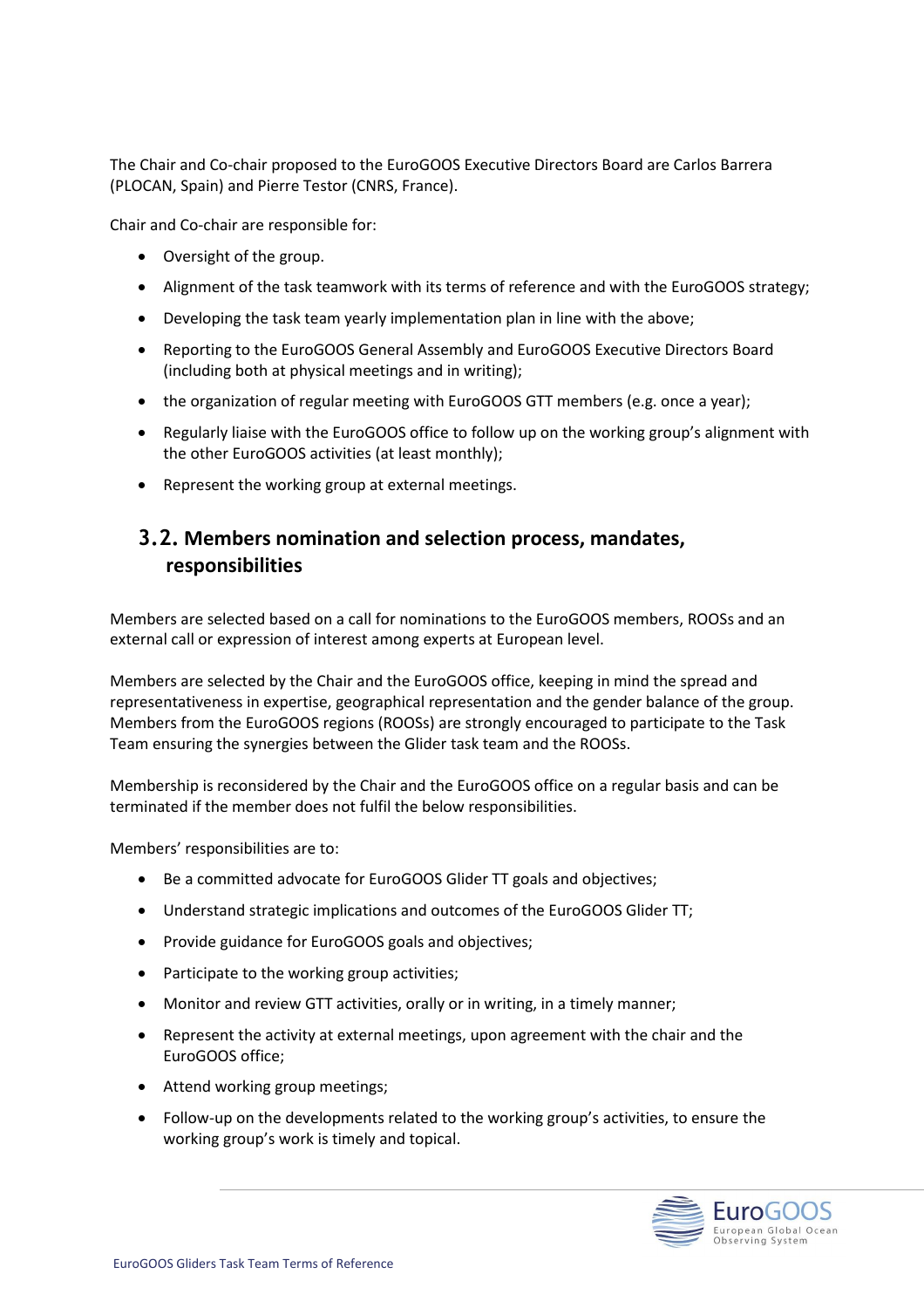### 4. Mode of Operation

The terms of reference for the working group are developed by the EuroGOOS office in liaison with the Chair(s) and submitted first to the EuroGOOS Directors Board and then to the EuroGOOS General Assembly for approval. Once approved at the EuroGOOS General Assembly, the working group chair and the EuroGOOS office launch a call for member nominations (see item 3.2) and the working group is formally stablished according to these Terms of Reference.

A kick-off meeting will be organized with all the members to develop the first annual implementation plan. EuroGOOS office oversees the communication related to the working group activities. To this end, the working group implementation plan should be cognizant of the EuroGOOS communication strategy.

The group operates based on its terms of reference and annual implementation plans. The Task Team will report to the EuroGOOS Executive Board and to the EuroGOOS General Assembly. Its activities are reviewed at the EuroGOOS Executive Directors Board meetings (three times a year) and the EuroGOOS General Assembly (annually).

### 5. Target Audience and Expected Impact

At the kick-off meeting, the members and the chair(s) brainstorm on the target audience for the working group's outputs and the main communication messages. This brainstorming is prepared with support of the EuroGOOS office, to align the plans with the other EuroGOOS strategic activities. The group also establishes an expected/desired impact of its activities on the target audience.

## 6. Work plan and Indicative Timetable

The below template is indicative. It will be prepared based on the above guidelines and the implementation plan.

The activities fall in 3 different groups:

- Promotion and outreach of the glider group and glider activities among operational oceanography agencies across Europe
- Development of best practices, harmonization of data and making connection to the major data aggregators
- Providing a framework to glider users

|                                     | M/Yr     |
|-------------------------------------|----------|
| <b>Establish Terms of Reference</b> | May 2020 |
| Selection of Chair and co-Chair     | 2020     |
| Approval by Exec. Board             | 2020     |
| Approval by General Assembly        | 2020     |